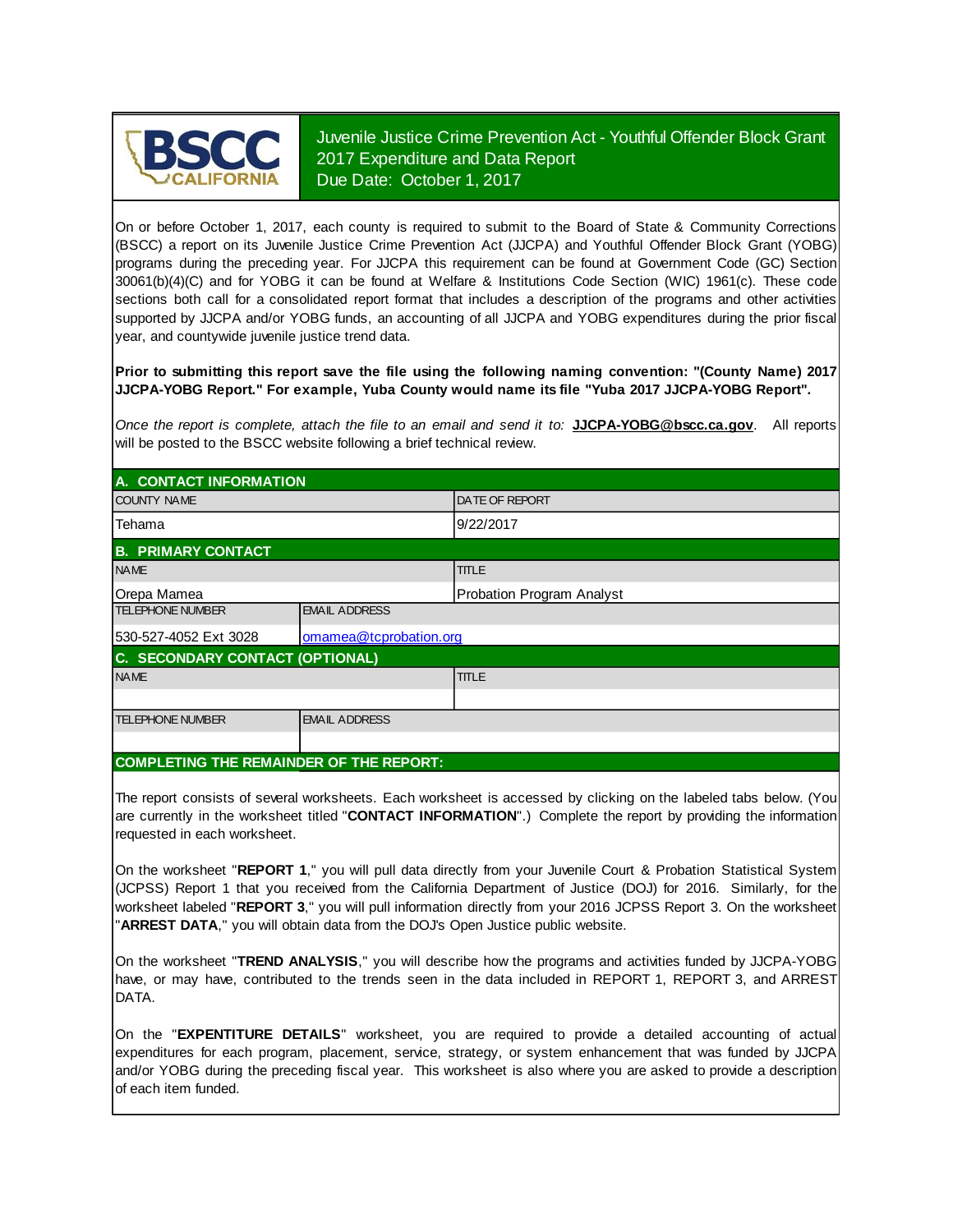### **COUNTYWIDE JUVENILE JUSTICE DATA for:** *Tehama*

*In the blank boxes below, enter the data from your Report 1 received from DOJ as titled below:*

**Referrals of Juveniles to Probation Departments for Delinquent Acts, January 1 - December 31, 2016 Age by Referral Type, Gender, Race/Ethnic Group, Referral Source, Detention, Prosecutor Action, and Probation Department Disposition**

**Report 1**

### **Probation Department Disposition**

| <b>Informal Probation</b> | 16 |
|---------------------------|----|
| <b>Diversions</b>         |    |
| <b>Petitions Filed</b>    |    |

#### **Gender (OPTIONAL)**

| <b>Male</b>  |  |
|--------------|--|
| Female       |  |
| <b>TOTAL</b> |  |

### **Race/Ethnic Group (OPTIONAL)**

| <b>Hispanic</b>         |  |
|-------------------------|--|
| White                   |  |
| <b>Black</b>            |  |
| Asian                   |  |
| <b>Pacific Islander</b> |  |
| Indian                  |  |
| <b>Unknown</b>          |  |
| <b>TOTAL</b>            |  |

**Please use this space to explain any exceptions and/or anomalies in the data reported above:**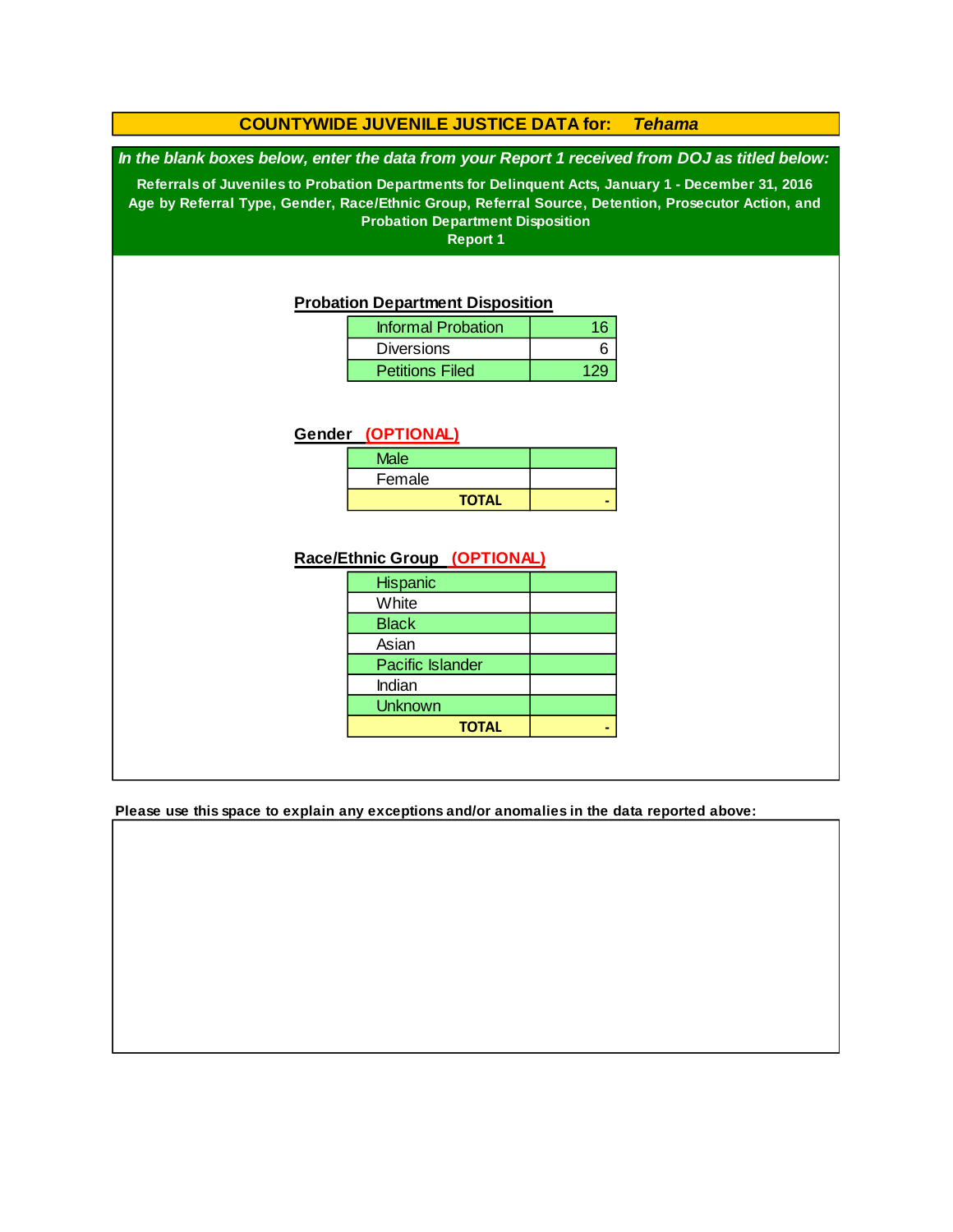| <b>COUNTYWIDE JUVENILE JUSTICE DATA for:</b><br><b>Tehama</b>                                                                                                                                                                                                                                                                            |                                |                |  |  |  |  |  |
|------------------------------------------------------------------------------------------------------------------------------------------------------------------------------------------------------------------------------------------------------------------------------------------------------------------------------------------|--------------------------------|----------------|--|--|--|--|--|
| In the blank boxes below, enter the data from your Report 3 received from DOJ as titled below:<br>Juvenile Court Dispositions Resulting From Petitions for Delinquesnt Acts, January 1 - December 31, 2016<br>Age by Petition Type, Sex, Race/Ethnic Group, Defense Representation, Court Disposition and Wardship Placement<br>Report 3 |                                |                |  |  |  |  |  |
| <b>Petition Type</b>                                                                                                                                                                                                                                                                                                                     |                                |                |  |  |  |  |  |
|                                                                                                                                                                                                                                                                                                                                          | <b>New</b>                     | 6              |  |  |  |  |  |
|                                                                                                                                                                                                                                                                                                                                          | Subsequent                     | 129            |  |  |  |  |  |
|                                                                                                                                                                                                                                                                                                                                          | <b>TOTAL</b>                   | 135            |  |  |  |  |  |
|                                                                                                                                                                                                                                                                                                                                          | <b>Court Disposition</b>       |                |  |  |  |  |  |
|                                                                                                                                                                                                                                                                                                                                          | <b>Informal Probation</b>      | 16             |  |  |  |  |  |
|                                                                                                                                                                                                                                                                                                                                          | Non-Ward Probation             |                |  |  |  |  |  |
|                                                                                                                                                                                                                                                                                                                                          | <b>Wardship Probation</b>      | 12             |  |  |  |  |  |
|                                                                                                                                                                                                                                                                                                                                          | Diversion                      |                |  |  |  |  |  |
|                                                                                                                                                                                                                                                                                                                                          | Deferred Entry of Judgement    | $6\phantom{a}$ |  |  |  |  |  |
|                                                                                                                                                                                                                                                                                                                                          | <b>Wardship Placements</b>     |                |  |  |  |  |  |
|                                                                                                                                                                                                                                                                                                                                          | <b>Own/Relative's Home</b>     | 25             |  |  |  |  |  |
|                                                                                                                                                                                                                                                                                                                                          | Non-Secure County Facility     | 69             |  |  |  |  |  |
|                                                                                                                                                                                                                                                                                                                                          | <b>Secure County Facility</b>  |                |  |  |  |  |  |
|                                                                                                                                                                                                                                                                                                                                          | Other Public Facility          | 3              |  |  |  |  |  |
|                                                                                                                                                                                                                                                                                                                                          | <b>Other Private Facillity</b> | 5              |  |  |  |  |  |
|                                                                                                                                                                                                                                                                                                                                          | Other                          |                |  |  |  |  |  |
|                                                                                                                                                                                                                                                                                                                                          | California Youth Authority*    |                |  |  |  |  |  |
|                                                                                                                                                                                                                                                                                                                                          | <b>TOTAL</b>                   | 102            |  |  |  |  |  |
|                                                                                                                                                                                                                                                                                                                                          | <b>Subsequent Actions</b>      |                |  |  |  |  |  |
|                                                                                                                                                                                                                                                                                                                                          | <b>Technical Violations</b>    |                |  |  |  |  |  |
|                                                                                                                                                                                                                                                                                                                                          |                                |                |  |  |  |  |  |
|                                                                                                                                                                                                                                                                                                                                          | Sex (OPTIONAL)                 |                |  |  |  |  |  |
|                                                                                                                                                                                                                                                                                                                                          | Male                           |                |  |  |  |  |  |
|                                                                                                                                                                                                                                                                                                                                          | Female                         |                |  |  |  |  |  |
|                                                                                                                                                                                                                                                                                                                                          | <b>TOTAL</b>                   |                |  |  |  |  |  |
|                                                                                                                                                                                                                                                                                                                                          | Race/Ethnic Group (OPTIONAL)   |                |  |  |  |  |  |
|                                                                                                                                                                                                                                                                                                                                          | Hispanic                       |                |  |  |  |  |  |
|                                                                                                                                                                                                                                                                                                                                          | White                          |                |  |  |  |  |  |
|                                                                                                                                                                                                                                                                                                                                          | <b>Black</b>                   |                |  |  |  |  |  |
|                                                                                                                                                                                                                                                                                                                                          | Asian                          |                |  |  |  |  |  |
|                                                                                                                                                                                                                                                                                                                                          | Pacific Islander               |                |  |  |  |  |  |
|                                                                                                                                                                                                                                                                                                                                          | Indian                         |                |  |  |  |  |  |
|                                                                                                                                                                                                                                                                                                                                          | <b>Unknown</b>                 |                |  |  |  |  |  |
|                                                                                                                                                                                                                                                                                                                                          | <b>TOTAL</b>                   |                |  |  |  |  |  |

**Please use this space to explain any exceptions and/or anomalies in the data reported above:** 

**\* The JCPSS reports show "California Youth Authority," however it is now called the "Division of Juvenile Justice."**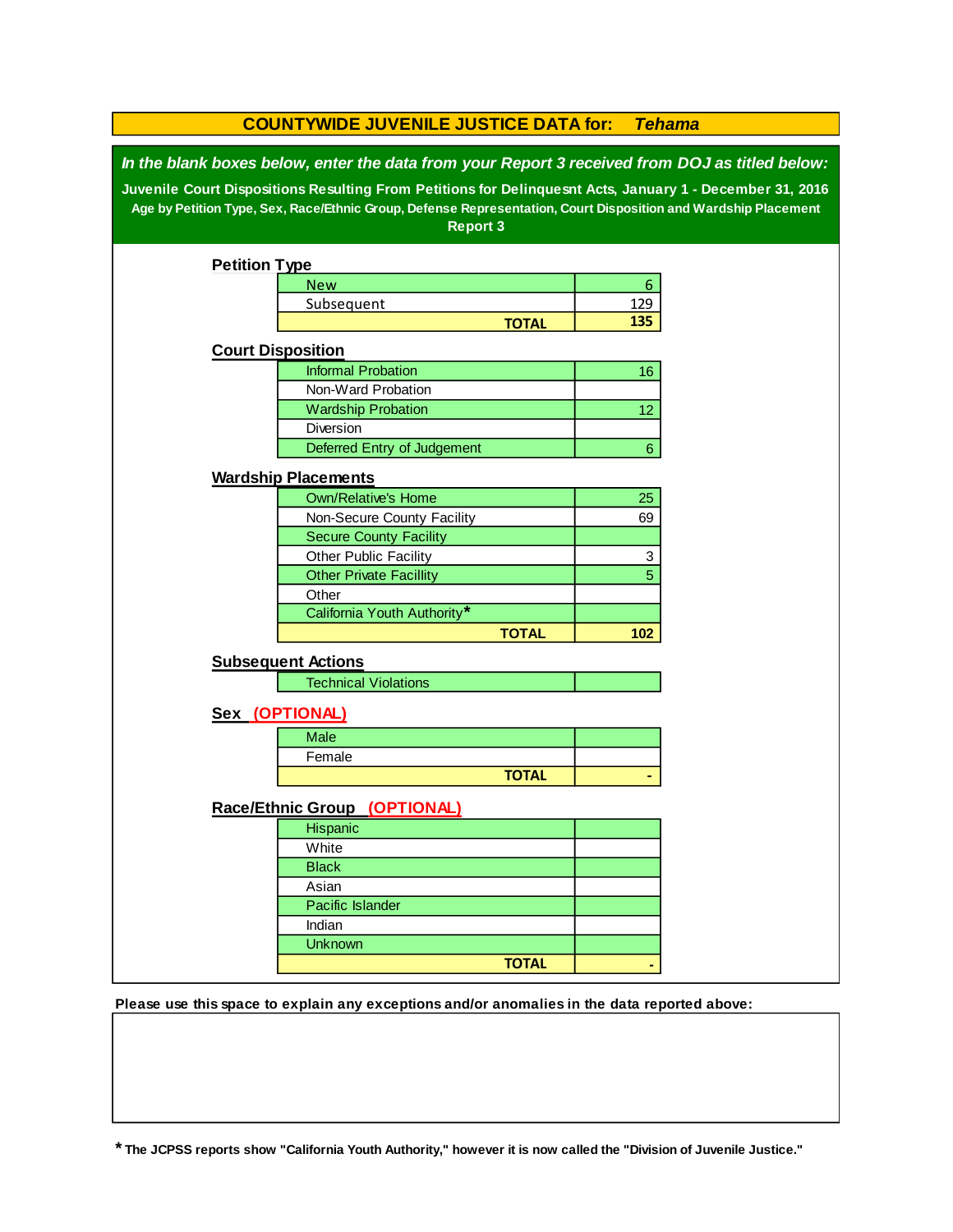|                | In the blank boxes below, enter your juvenile arrest data from last year. |     |
|----------------|---------------------------------------------------------------------------|-----|
|                | Arrest data by county can be found at:                                    |     |
|                | https://openjustice.doj.ca.gov/crime-statistics/arrests                   |     |
|                |                                                                           |     |
|                |                                                                           |     |
| <b>Arrests</b> |                                                                           |     |
|                | <b>Felony Arrests</b>                                                     | 29  |
|                | <b>Misdemeanor Arrests</b>                                                | 111 |
|                | <b>Status Arrests</b>                                                     | 6   |
|                |                                                                           |     |
|                | <b>TOTAL</b><br>Gender (OPTIONAL)                                         | 146 |
|                |                                                                           |     |
|                | <b>Male</b>                                                               |     |
|                | Female                                                                    |     |
|                | <b>TOTAL</b>                                                              |     |
|                |                                                                           |     |
|                |                                                                           |     |
|                | Race/Ethnic Group (OPTIONAL)                                              |     |
|                | <b>Black</b><br>White                                                     |     |
|                |                                                                           |     |
|                | Hispanic<br>Other                                                         |     |

**Please use this space to explain any exceptions and/or anomalies in the data reported above:**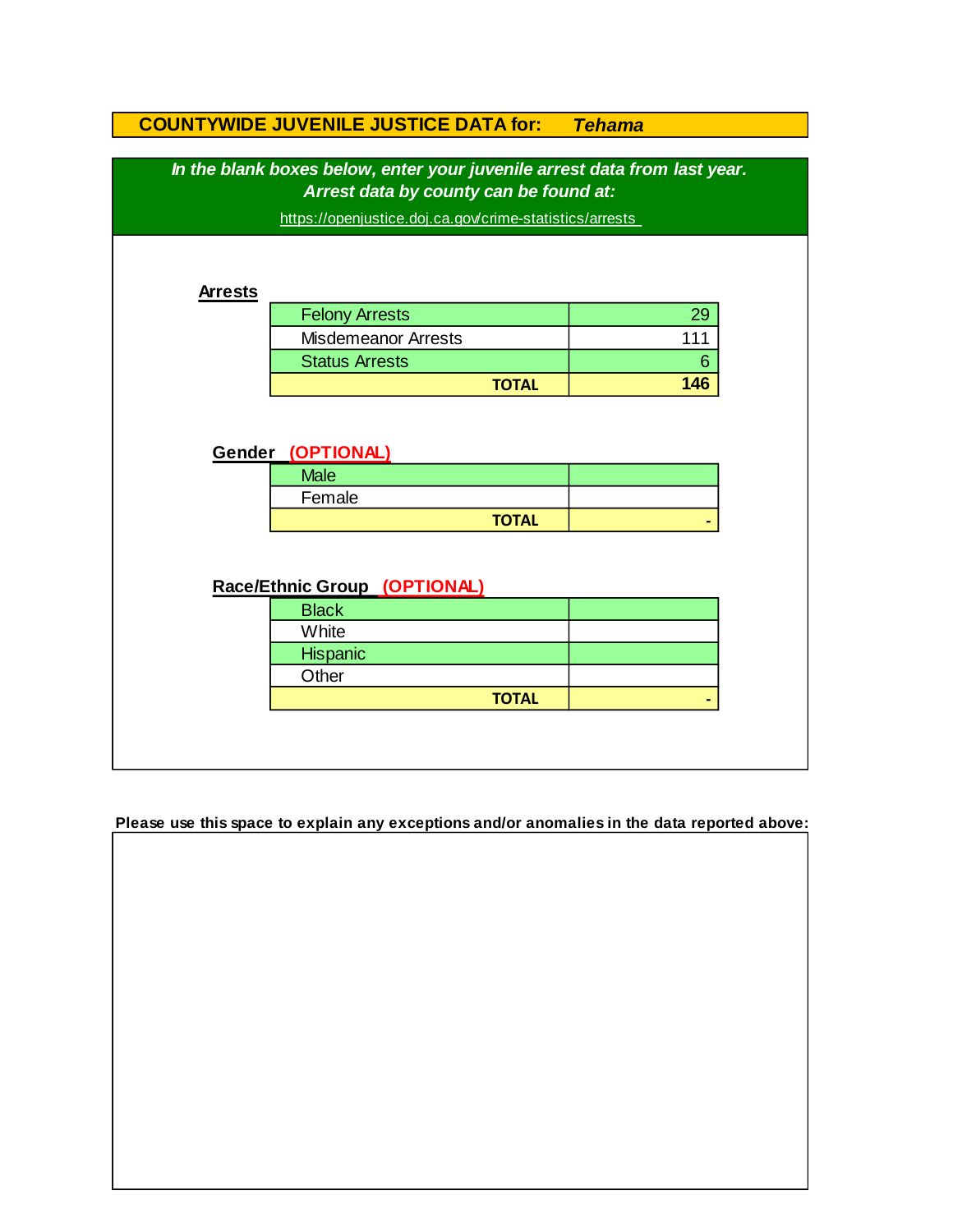### **ANALYSIS OF COUNTYWIDE TREND DATA for:** *Tehama*

# **Government Code Section 30061(b)(4)(C)(iv) & WIC Section 1961(c)(3)**

Provide a summary description or analysis, based on available information, of how the programs, placements, services, strategies or system enhancements funded by JJCPA-YOBG have, or may have, contributed to, or influenced, the juvenile justice data trends identified in this report.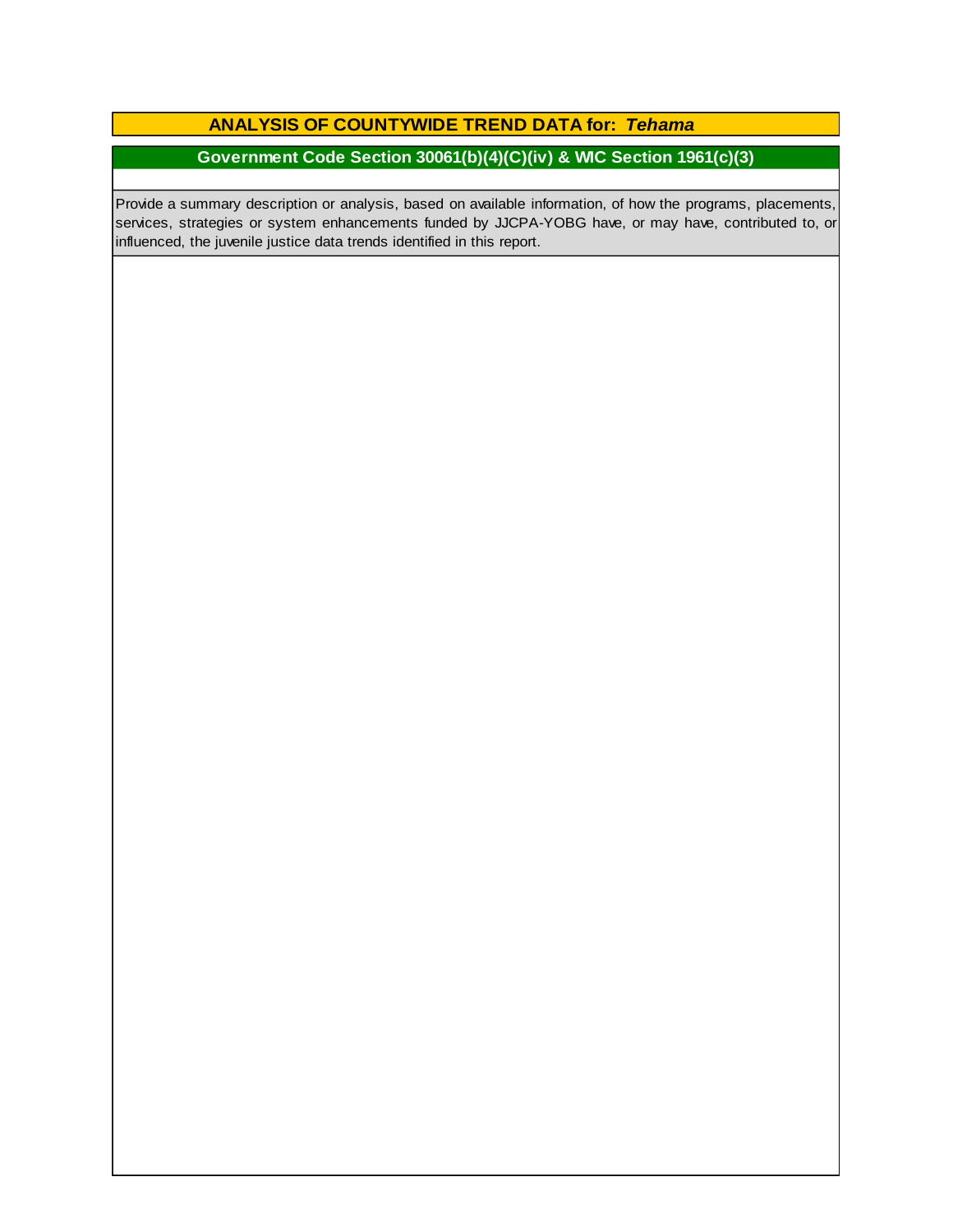Use the template(s) below to report the programs, placements, services, strategies, and/or system enhancements you funded in the preceding fiscal year. Use <sup>a</sup> separate template for each program, placement, service, strategy, or system enhancement that was supported with JJCPA and/or YOBG funds. If you need more templates than provided, copy and paste additional templates below the last Accounting of Expenditures template.

Start by indicating the name of the first program, placement, service, strategy, or system enhancement that was funded with JJCPA and/or YOBG funds last year. Next indicate the expenditure category using the drop down list provided in the Expenditure Category portion on each of the templates.

|                    | Code | <b>Expenditure Category</b>             | Code           | <b>Expenditure Category</b>                   |
|--------------------|------|-----------------------------------------|----------------|-----------------------------------------------|
| <b>Placements</b>  | 1    | Juvenile Hall                           | 5              | <b>Private Residential Care</b>               |
|                    | 2    | Ranch                                   | 6              | Home on Probation                             |
|                    | 3    | Camp                                    | $\overline{7}$ | Other Placement                               |
|                    | 4    | Other Secure/Semi-Secure Rehab Facility |                |                                               |
|                    | Code | <b>Expenditure Category</b>             | Code           | <b>Expenditure Category</b>                   |
| <b>Direct</b>      | 8    | Alcohol and Drug Treatment              | 26             | Life/Independent Living Skills                |
| <b>Services</b>    | 9    | <b>After School Services</b>            |                | Training/Education                            |
|                    | 10   | Aggression Replacement Therapy          | 27             | Individual Mental Health Counseling           |
|                    | 11   | Anger Management Counseling/Treatment   | 28             | Mental Health Screening                       |
|                    | 12   | Development of Case Plan                | 29             | Mentoring                                     |
|                    | 13   | <b>Community Service</b>                | 30             | Monetary Incentives                           |
|                    | 14   | Day or Evening Treatment Program        | 31             | Parenting Education                           |
|                    | 15   | Detention Assessment(s)                 | 32             | Pro-Social Skills Training                    |
|                    | 16   | <b>Electronic Monitoring</b>            | 33             | <b>Recreational Activities</b>                |
|                    | 17   | <b>Family Counseling</b>                | 34             | Re-Entry or Aftercare Services                |
|                    | 18   | <b>Functional Family Therapy</b>        | 35             | Restitution                                   |
|                    | 19   | Gang Intervention                       | 36             | Restorative Justice                           |
|                    | 20   | Gender Specific Programming for Girls   | 37             | Risk and/or Needs Assessment                  |
|                    | 21   | Gender Specific Programming for Boys    | 38             | <b>Special Education Services</b>             |
|                    | 22   | <b>Group Counseling</b>                 | 39             | Substance Abuse Screening                     |
|                    | 23   | Intensive Probation Supervision         | 40             | <b>Transitional Living Services/Placement</b> |
|                    | 24   | Job Placement                           | 41             | Tutoring                                      |
|                    | 25   | Job Readiness Training                  | 42             | Vocational Training                           |
|                    |      |                                         | 43             | <b>Other Direct Service</b>                   |
|                    | Code | <b>Expenditure Category</b>             | Code           | <b>Expenditure Category</b>                   |
| Capacity           | 44   | Staff Training/Professional Development | 48             | <b>Contract Services</b>                      |
| Building/          | 45   | <b>Staff Salaries/Benefits</b>          | 49             | <b>Other Procurements</b>                     |
| <b>Maintenance</b> | 46   | Capital Improvements                    | 50             | Other                                         |
| <b>Activities</b>  | 47   | Equipment                               |                |                                               |

### **List of Expenditure Categories and Associated Numerical Codes**

For each program, placement, service, strategy, or system enhancement, record actual expenditure details for the preceding fiscal year. Expenditures will be categorized as coming from one or more of three funding sources - JJCPA funds, YOBG funds, and other funding sources (local, federal, other state, private, etc.). Be sure to report all JJCPA and YOBG expenditures for the preceding fiscal year irrespective of the fiscal year during which the funds were allocated. Definitions of the budget line items are provided on the next page.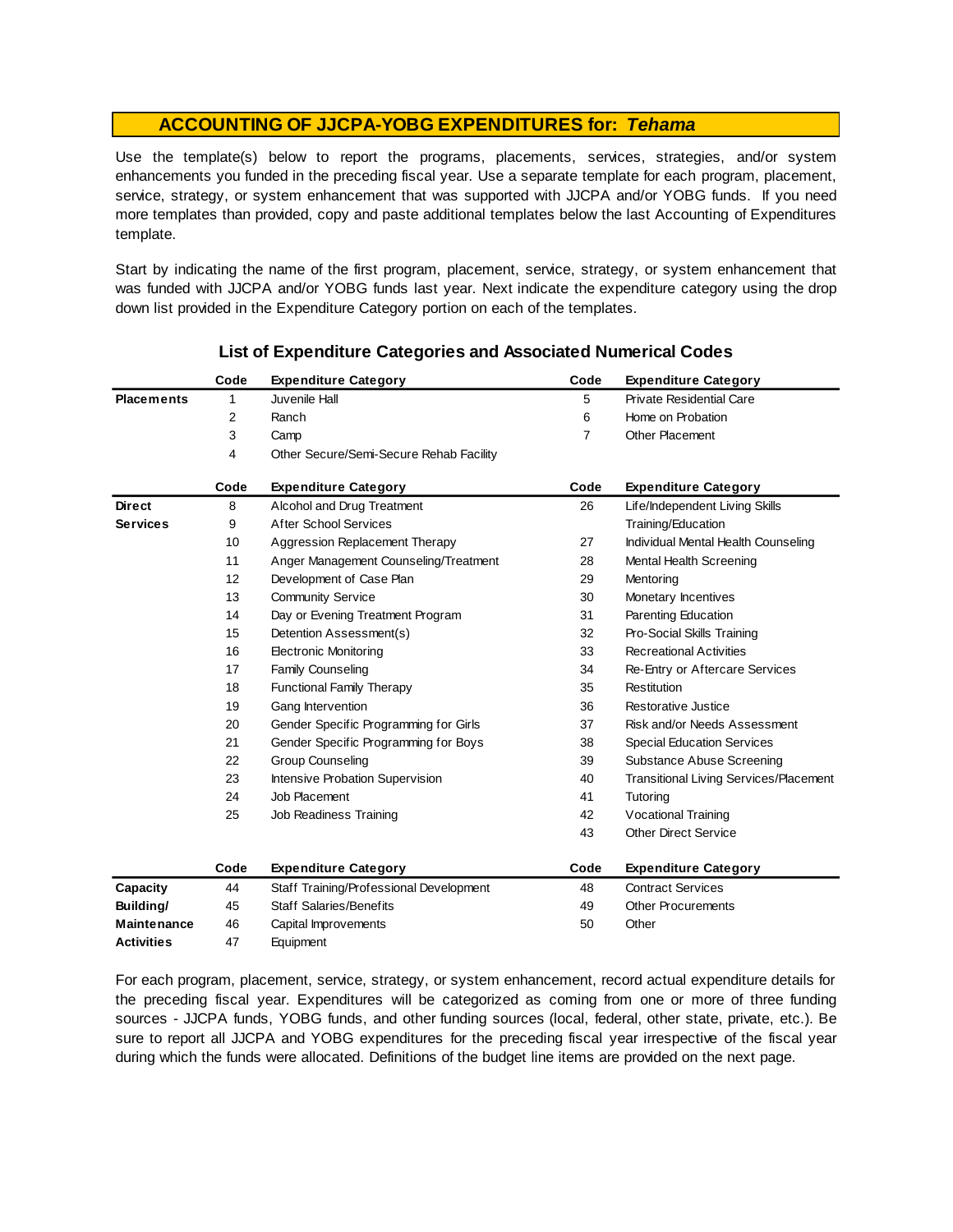**Salaries and Benefits** includes all expenditures related to paying the salaries and benefits of county probation (or other county department) employees who were directly involved in grant-related activities.

**Services and Supplies** includes expenditures for services and supplies necessary for the operation of the project (e.g., lease payments for vehicles and/or office space, office supplies) and/or services provided to participants and/or family members as part of the project's design (e.g., basic necessities such as food, clothing, transportation, and shelter/housing; and related costs).

**Professional Services** includes all services provided by individuals and agencies with whom the County contracts. The county is responsible for reimbursing every contracted individual/agency.

**Community-Based Organizations (CBO)** includes all expenditures for services received from CBO's. *NOTE* : *I f you use JJCPA and/or YOBG funds t o contract with <sup>a</sup> CBO, report that expenditure on this line item rather than on the Professional Services line item.*

**Fixed Assets/Equipment** includes items such as vehicles and equipment needed to implement and/or operate the program, placement, service, etc. (e.g., computer and other office equipment including furniture).

**Administrative Overhead** includes all costs associated with administration of the program, placement, service, strategy, and/or system enhancement being supported by JJCPA and/or YOBG funds.

Use the space below the budget detail to provide a narrative description for each program, placement, service, strategy, and/or system enhancement that was funded last year. *To do so, double click on the response box provided for this purpose.* 

Repeat this process as many times as needed to fully account for all programs, placements, services, strategies, and systems enhancements that were funded with JJCPA and/or YOBG during the last fiscal year. Keep in mind that this full report will be posted on the BSCC website in accordance with state law.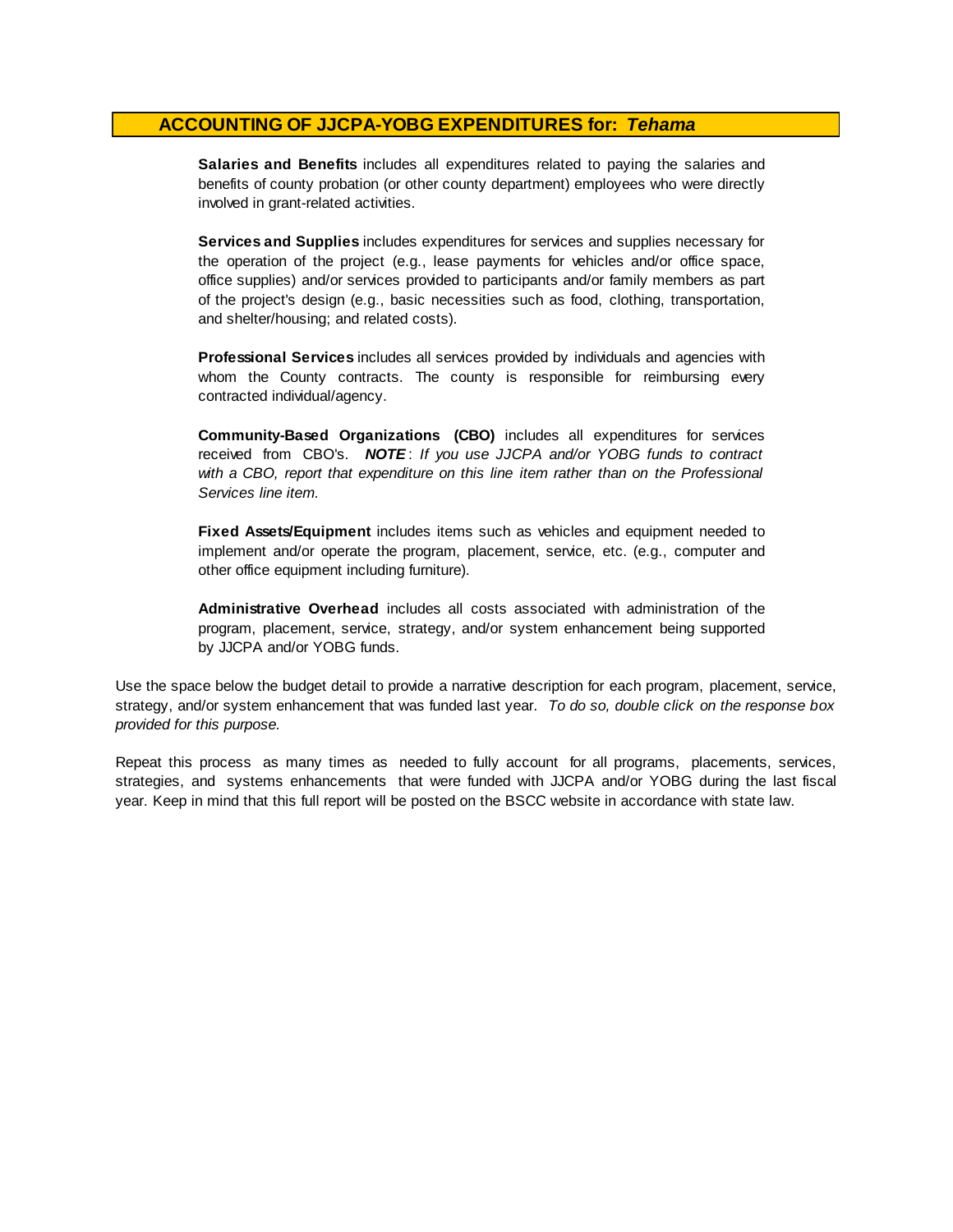| 1. Program, Placement, Service, Strategy, or System Enhancement                                          |                              |         |                   |                               |  |
|----------------------------------------------------------------------------------------------------------|------------------------------|---------|-------------------|-------------------------------|--|
| Name of program, placement, service,                                                                     |                              |         |                   |                               |  |
| strategy or system enhancement:                                                                          | <b>Salaries and Benefits</b> |         |                   |                               |  |
| <b>Expenditure Category:</b>                                                                             |                              |         |                   |                               |  |
|                                                                                                          | <b>JJCPA Funds</b>           |         | <b>YOBG Funds</b> | All Other Funds<br>(Optional) |  |
| Salaries & Benefits:                                                                                     | \$                           | 179,397 |                   |                               |  |
| Services & Supplies:                                                                                     |                              |         |                   |                               |  |
| <b>Professional Services:</b>                                                                            |                              |         |                   |                               |  |
| Community Based Organizations:                                                                           |                              |         |                   |                               |  |
| <b>Fixed Assets/Equipment:</b>                                                                           |                              |         |                   |                               |  |
| Administrative Overhead:                                                                                 |                              |         |                   |                               |  |
| Other Expenditures (List Below):                                                                         |                              |         |                   |                               |  |
|                                                                                                          |                              |         |                   |                               |  |
|                                                                                                          |                              |         |                   |                               |  |
|                                                                                                          |                              |         |                   |                               |  |
| TOTAL: \$                                                                                                |                              | 179,397 | $\sqrt{2}$        | \$                            |  |
| Provide a description of the program, placement, service, strategy or system enhancement that was funded |                              |         |                   |                               |  |
| with JJCPA and/or YOBG funds in the preceding fiscal year. For example, you might want to include        |                              |         |                   |                               |  |
| information on the types of youth served, prevention services you provided, your accomplishments, any    |                              |         |                   |                               |  |
| barriers encountered, and what specifically JJCPA and/or YOBG funds paid for.                            |                              |         |                   |                               |  |
|                                                                                                          |                              |         |                   |                               |  |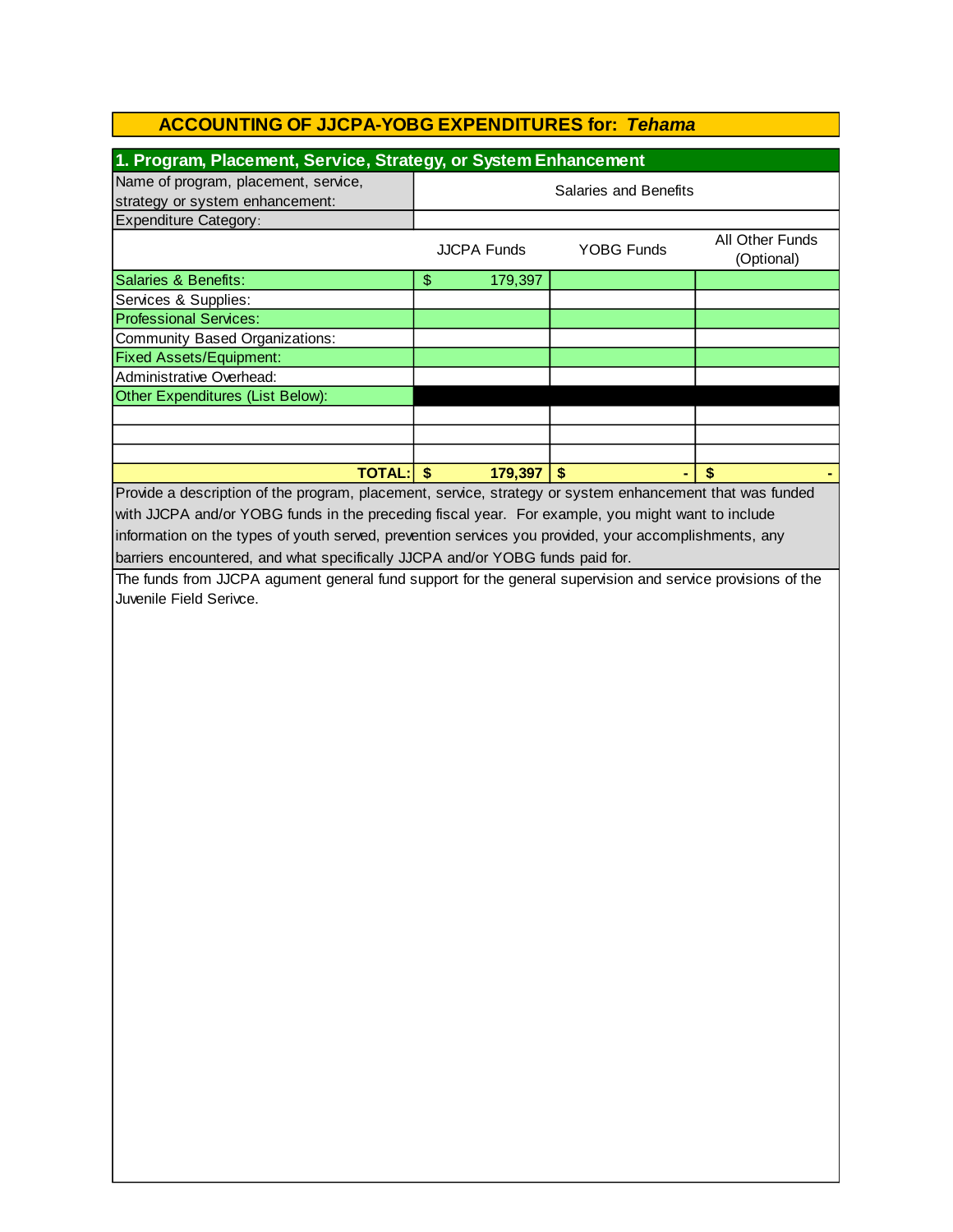| 2. Program, Placement, Service, Strategy, or System Enhancement                                                    |                                |             |                   |                 |  |
|--------------------------------------------------------------------------------------------------------------------|--------------------------------|-------------|-------------------|-----------------|--|
| Name of program, placement, service,                                                                               | Aggresion Replacement Training |             |                   |                 |  |
| strategy or system enhancement:                                                                                    | Juvenile Hall                  |             |                   |                 |  |
| <b>Expenditure Category:</b>                                                                                       | <b>JJCPA Funds</b>             |             | <b>YOBG Funds</b> | All Other Funds |  |
|                                                                                                                    |                                |             |                   | (Optional)      |  |
| Salaries & Benefits:                                                                                               |                                |             |                   |                 |  |
| Services & Supplies:                                                                                               |                                |             |                   |                 |  |
| <b>Professional Services:</b>                                                                                      | \$                             | 11,000      |                   |                 |  |
| <b>Community Based Organizations:</b>                                                                              |                                |             |                   |                 |  |
| <b>Fixed Assets/Equipment:</b>                                                                                     |                                |             |                   |                 |  |
| Administrative Overhead:                                                                                           |                                |             |                   |                 |  |
| Other Expenditures (List Below):                                                                                   |                                |             |                   |                 |  |
|                                                                                                                    |                                |             |                   |                 |  |
|                                                                                                                    |                                |             |                   |                 |  |
|                                                                                                                    |                                |             |                   |                 |  |
| TOTAL: \$                                                                                                          |                                | $11,000$ \$ |                   | \$              |  |
| Provide a description of the program, placement, service, strategy or system enhancement that was funded           |                                |             |                   |                 |  |
| with JJCPA and/or YOBG funds in the preceding fiscal year. For example, you might want to include                  |                                |             |                   |                 |  |
| information on the types of youth served, prevention services you provided, your accomplishments, any              |                                |             |                   |                 |  |
| barriers encountered, and what specifically JJCPA and/or YOBG funds paid for.                                      |                                |             |                   |                 |  |
| Tehama County has implemented and trained staff both in the Juvenile Detention Facility and Field Services in      |                                |             |                   |                 |  |
| Aggression Replacement Training. ART is a 10 week program, meeting three times a week for one hour for             |                                |             |                   |                 |  |
| each of the components. Probation trained staff facilitator who teach classes in the Juvenile Detention Facility,  |                                |             |                   |                 |  |
| Juvenile Probation, and local continuation high schools.                                                           |                                |             |                   |                 |  |
| ART is used in the Juvenile Detention Facility for all youth who will be in the facility for more than 30 days and |                                |             |                   |                 |  |
| will continu upon release.                                                                                         |                                |             |                   |                 |  |
|                                                                                                                    |                                |             |                   |                 |  |
|                                                                                                                    |                                |             |                   |                 |  |
|                                                                                                                    |                                |             |                   |                 |  |
|                                                                                                                    |                                |             |                   |                 |  |
|                                                                                                                    |                                |             |                   |                 |  |
|                                                                                                                    |                                |             |                   |                 |  |
|                                                                                                                    |                                |             |                   |                 |  |
|                                                                                                                    |                                |             |                   |                 |  |
|                                                                                                                    |                                |             |                   |                 |  |
|                                                                                                                    |                                |             |                   |                 |  |
|                                                                                                                    |                                |             |                   |                 |  |
|                                                                                                                    |                                |             |                   |                 |  |
|                                                                                                                    |                                |             |                   |                 |  |
|                                                                                                                    |                                |             |                   |                 |  |
|                                                                                                                    |                                |             |                   |                 |  |
|                                                                                                                    |                                |             |                   |                 |  |
|                                                                                                                    |                                |             |                   |                 |  |
|                                                                                                                    |                                |             |                   |                 |  |
|                                                                                                                    |                                |             |                   |                 |  |
|                                                                                                                    |                                |             |                   |                 |  |
|                                                                                                                    |                                |             |                   |                 |  |
|                                                                                                                    |                                |             |                   |                 |  |
|                                                                                                                    |                                |             |                   |                 |  |
|                                                                                                                    |                                |             |                   |                 |  |
|                                                                                                                    |                                |             |                   |                 |  |
|                                                                                                                    |                                |             |                   |                 |  |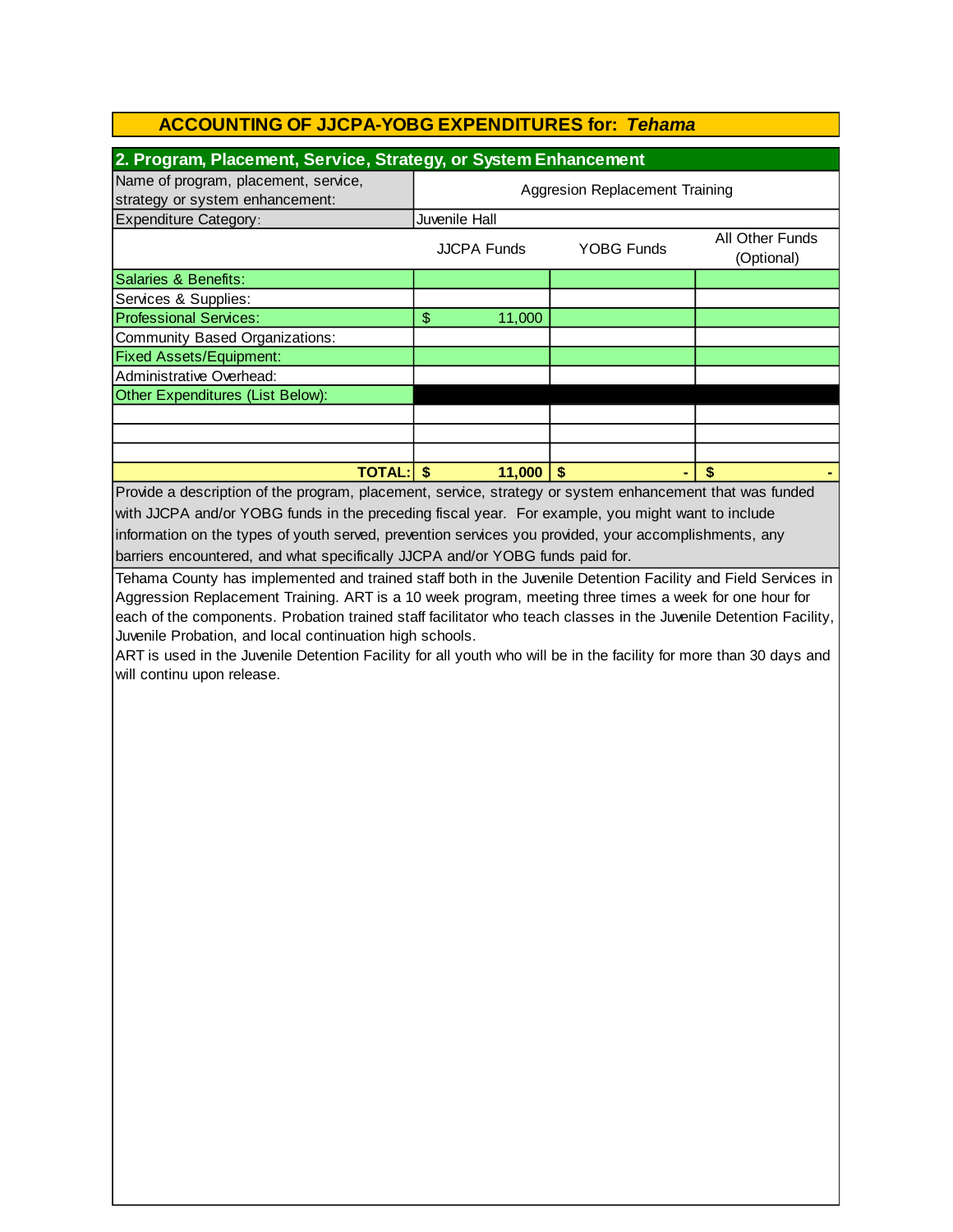| 3. Program, Placement, Service, Strategy, or System Enhancement         |                              |                   |                 |  |  |  |
|-------------------------------------------------------------------------|------------------------------|-------------------|-----------------|--|--|--|
| Name of program, placement, service,<br>strategy or system enhancement: | <b>Salaries and Benefits</b> |                   |                 |  |  |  |
| <b>Expenditure Category:</b>                                            |                              |                   |                 |  |  |  |
|                                                                         | <b>JJCPA Funds</b>           | <b>YOBG Funds</b> | All Other Funds |  |  |  |
| Salaries & Benefits:                                                    |                              | \$<br>130,792     |                 |  |  |  |
| Services & Supplies:                                                    |                              |                   |                 |  |  |  |
| <b>Professional Services:</b>                                           |                              |                   |                 |  |  |  |
| Community Based Organizations:                                          |                              |                   |                 |  |  |  |
| <b>Fixed Assets/Equipment:</b>                                          |                              |                   |                 |  |  |  |
| Administrative Overhead:                                                |                              |                   |                 |  |  |  |
| Other Expenditures (List Below):                                        |                              |                   |                 |  |  |  |
|                                                                         |                              |                   |                 |  |  |  |
|                                                                         |                              |                   |                 |  |  |  |
|                                                                         |                              |                   |                 |  |  |  |
| <b>TOTAL: \$</b>                                                        |                              | 130,792<br>\$     | \$              |  |  |  |

barriers encountered, and what specifically JJCPA and/or YOBG funds paid for. information on the types of youth served, prevention services you provided, your accomplishments, any Provide a description of the program, placement, service, strategy or system enhancement that was funded with JJCPA and/or YOBG funds in the preceding fiscal year. For example, you might want to include

Reduction in general fund revenues have resulted in the use of YOBG funds to maintin extisting programs. Tehama County Probaiton operates juvenile evidenced based programs, uses a risk/needs assessment for supervision strategies, case planning and support services as needed by the youth.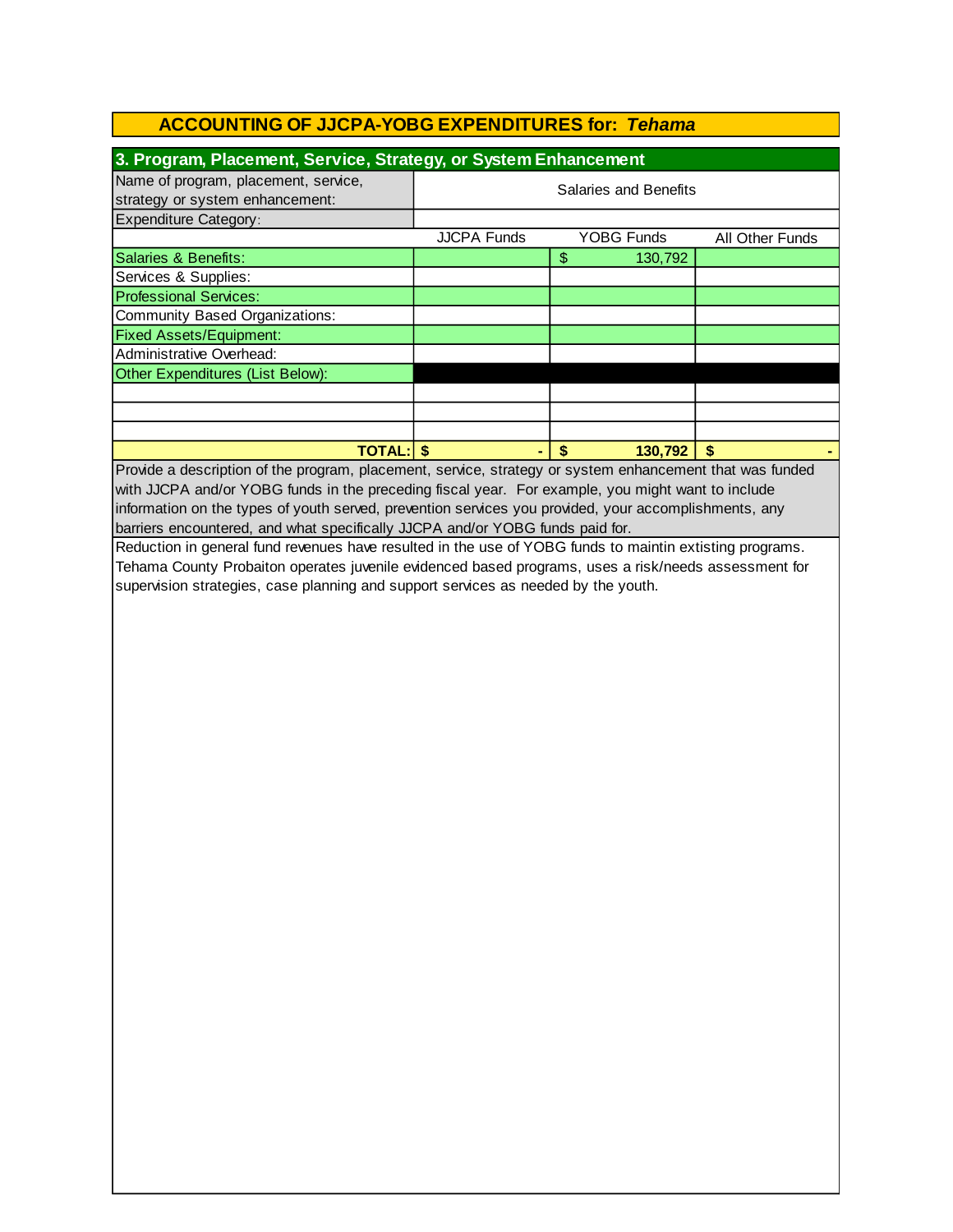| 4. Program, Placement, Service, Strategy, or System Enhancement                                          |                       |       |               |                   |                 |  |
|----------------------------------------------------------------------------------------------------------|-----------------------|-------|---------------|-------------------|-----------------|--|
| Name of program, placement, service,                                                                     |                       |       |               |                   |                 |  |
| strategy or system enhancement:                                                                          | Services and Supplies |       |               |                   |                 |  |
| <b>Expenditure Category:</b>                                                                             |                       |       |               |                   |                 |  |
|                                                                                                          | <b>JJCPA Funds</b>    |       |               | <b>YOBG Funds</b> | All Other Funds |  |
| <b>Salaries &amp; Benefits:</b>                                                                          |                       |       |               |                   |                 |  |
| Services & Supplies:                                                                                     | \$                    | 1,870 |               |                   |                 |  |
| <b>Professional Services:</b>                                                                            |                       |       | $\frac{2}{3}$ | 830               |                 |  |
| <b>Community Based Organizations:</b>                                                                    |                       |       |               |                   |                 |  |
| <b>Fixed Assets/Equipment:</b>                                                                           |                       |       |               |                   |                 |  |
| Administrative Overhead:                                                                                 |                       |       |               |                   |                 |  |
| Other Expenditures (List Below):                                                                         |                       |       |               |                   |                 |  |
|                                                                                                          |                       |       |               |                   |                 |  |
|                                                                                                          |                       |       |               |                   |                 |  |
|                                                                                                          |                       |       |               |                   |                 |  |
| <b>TOTAL: \$</b>                                                                                         |                       | 1,870 | $\sqrt{2}$    | 830               | \$              |  |
| Provide a description of the program, placement, service, strategy or system enhancement that was funded |                       |       |               |                   |                 |  |
| with JJCPA and/or YOBG funds in the preceding fiscal year. For example, you might want to include        |                       |       |               |                   |                 |  |
| information on the types of youth served, prevention services you provided, your accomplishments, any    |                       |       |               |                   |                 |  |
| barriers encountered, and what specifically JJCPA and/or YOBG funds paid for.                            |                       |       |               |                   |                 |  |
| Expenditures on training and services and supplies used for field officers who are in charge of running  |                       |       |               |                   |                 |  |
| programs.                                                                                                |                       |       |               |                   |                 |  |
|                                                                                                          |                       |       |               |                   |                 |  |
|                                                                                                          |                       |       |               |                   |                 |  |
|                                                                                                          |                       |       |               |                   |                 |  |
|                                                                                                          |                       |       |               |                   |                 |  |
|                                                                                                          |                       |       |               |                   |                 |  |
|                                                                                                          |                       |       |               |                   |                 |  |
|                                                                                                          |                       |       |               |                   |                 |  |
|                                                                                                          |                       |       |               |                   |                 |  |
|                                                                                                          |                       |       |               |                   |                 |  |
|                                                                                                          |                       |       |               |                   |                 |  |
|                                                                                                          |                       |       |               |                   |                 |  |
|                                                                                                          |                       |       |               |                   |                 |  |
|                                                                                                          |                       |       |               |                   |                 |  |
|                                                                                                          |                       |       |               |                   |                 |  |
|                                                                                                          |                       |       |               |                   |                 |  |
|                                                                                                          |                       |       |               |                   |                 |  |
|                                                                                                          |                       |       |               |                   |                 |  |
|                                                                                                          |                       |       |               |                   |                 |  |
|                                                                                                          |                       |       |               |                   |                 |  |
|                                                                                                          |                       |       |               |                   |                 |  |
|                                                                                                          |                       |       |               |                   |                 |  |
|                                                                                                          |                       |       |               |                   |                 |  |
|                                                                                                          |                       |       |               |                   |                 |  |
|                                                                                                          |                       |       |               |                   |                 |  |
|                                                                                                          |                       |       |               |                   |                 |  |
|                                                                                                          |                       |       |               |                   |                 |  |
|                                                                                                          |                       |       |               |                   |                 |  |
|                                                                                                          |                       |       |               |                   |                 |  |
|                                                                                                          |                       |       |               |                   |                 |  |
|                                                                                                          |                       |       |               |                   |                 |  |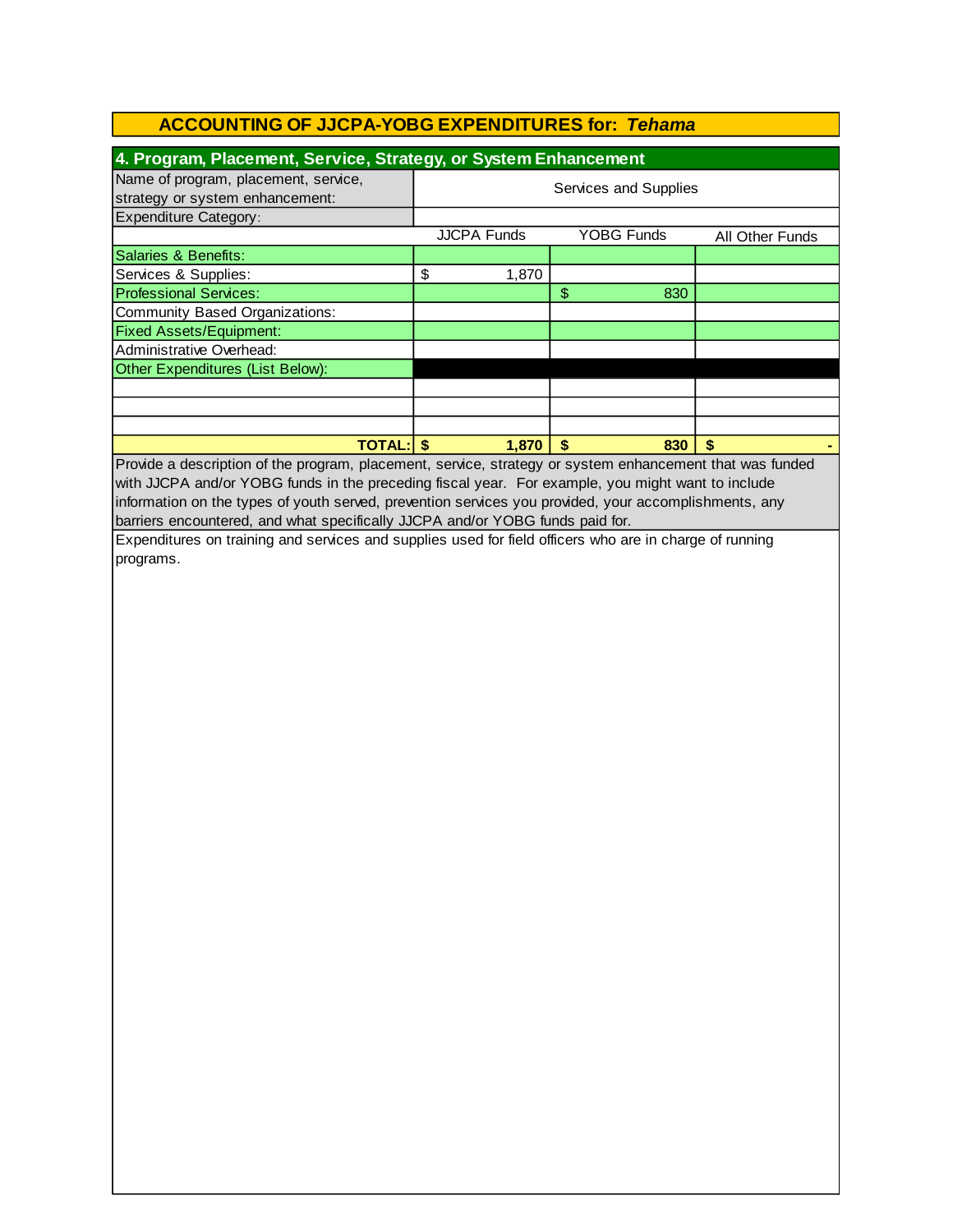| 5. Program, Placement, Service, Strategy, or System Enhancement |                   |                 |  |  |  |  |
|-----------------------------------------------------------------|-------------------|-----------------|--|--|--|--|
| Benchmark Behavior                                              |                   |                 |  |  |  |  |
| Other Placement                                                 |                   |                 |  |  |  |  |
| <b>JJCPA Funds</b>                                              | <b>YOBG Funds</b> | All Other Funds |  |  |  |  |
|                                                                 |                   |                 |  |  |  |  |
|                                                                 |                   |                 |  |  |  |  |
|                                                                 | \$<br>148,125     |                 |  |  |  |  |
|                                                                 |                   |                 |  |  |  |  |
|                                                                 |                   |                 |  |  |  |  |
|                                                                 |                   |                 |  |  |  |  |
|                                                                 |                   |                 |  |  |  |  |
|                                                                 |                   |                 |  |  |  |  |
|                                                                 |                   |                 |  |  |  |  |
|                                                                 |                   |                 |  |  |  |  |
| <b>TOTAL: \$</b>                                                | 148,125           |                 |  |  |  |  |
|                                                                 |                   |                 |  |  |  |  |

Provide a description of the program, placement, service, strategy or system enhancement that was funded with JJCPA and/or YOBG funds in the preceding fiscal year. For example, you might want to include information on the types of youth served, prevention services you provided, your accomplishments, any barriers encountered, and what specifically JJCPA and/or YOBG funds paid for.

Tehama County has contract with Benchmark Behavior Health System for the purpose of providing comprehensive care for youth of Tehama County. We currently have one youth that has been with Benchmark for a few years. The contractor shall provide for the therapeutic, behavioral, and education needs of Tehama County youth for daily rate of \$375.00.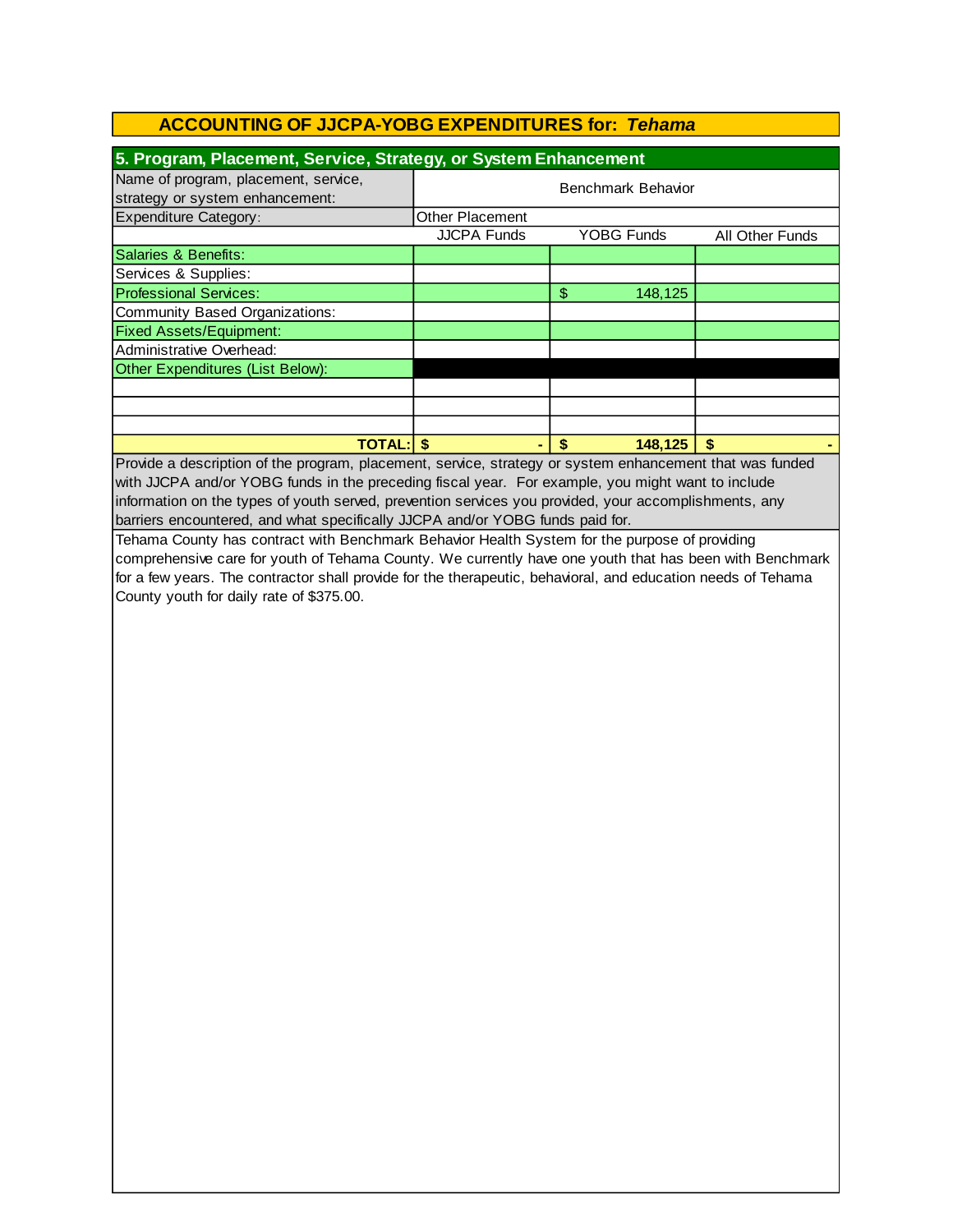| 6. Program, Placement, Service, Strategy, or System Enhancement         |                              |                   |                 |  |
|-------------------------------------------------------------------------|------------------------------|-------------------|-----------------|--|
| Name of program, placement, service,<br>strategy or system enhancement: | <b>Yuba County Probation</b> |                   |                 |  |
| <b>Expenditure Category:</b>                                            | Juvenile Hall                |                   |                 |  |
|                                                                         | <b>JJCPA Funds</b>           | <b>YOBG Funds</b> | All Other Funds |  |
| Salaries & Benefits:                                                    |                              |                   |                 |  |
| Services & Supplies:                                                    |                              |                   |                 |  |
| <b>Professional Services:</b>                                           |                              | \$<br>39,022      |                 |  |
| Community Based Organizations:                                          |                              |                   |                 |  |
| <b>Fixed Assets/Equipment:</b>                                          |                              |                   |                 |  |
| Administrative Overhead:                                                |                              |                   |                 |  |
| Other Expenditures (List Below):                                        |                              |                   |                 |  |
|                                                                         |                              |                   |                 |  |
|                                                                         |                              |                   |                 |  |
|                                                                         |                              |                   |                 |  |
| <b>TOTAL:</b>                                                           |                              | 39,022<br>S       |                 |  |

Provide a description of the program, placement, service, strategy or system enhancement that was funded with JJCPA and/or YOBG funds in the preceding fiscal year. For example, you might want to include information on the types of youth served, prevention services you provided, your accomplishments, any barriers encountered, and what specifically JJCPA and/or YOBG funds paid for.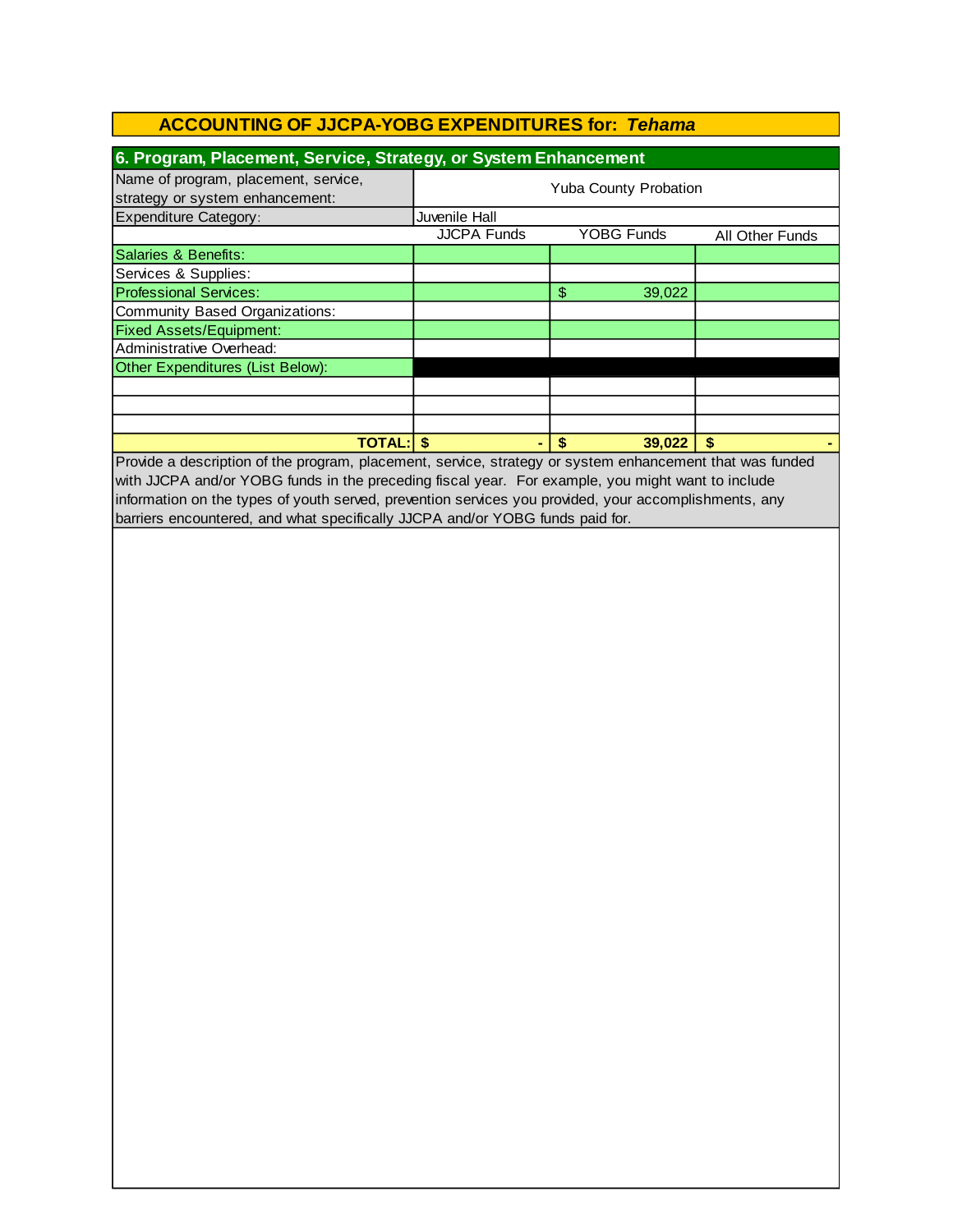| 7. Program, Placement, Service, Strategy, or System Enhancement         |                    |                   |                        |  |  |
|-------------------------------------------------------------------------|--------------------|-------------------|------------------------|--|--|
| Name of program, placement, service,<br>strategy or system enhancement: | Bar-O-Boys         |                   |                        |  |  |
| <b>Expenditure Category:</b>                                            | Camp               |                   |                        |  |  |
|                                                                         | <b>JJCPA Funds</b> | <b>YOBG Funds</b> | <b>All Other Funds</b> |  |  |
| Salaries & Benefits:                                                    |                    |                   |                        |  |  |
| Services & Supplies:                                                    |                    |                   |                        |  |  |
| <b>Professional Services:</b>                                           |                    | \$<br>7,258       |                        |  |  |
| <b>Community Based Organizations:</b>                                   |                    |                   |                        |  |  |
| <b>Fixed Assets/Equipment:</b>                                          |                    |                   |                        |  |  |
| Administrative Overhead:                                                |                    |                   |                        |  |  |
| Other Expenditures (List Below):                                        |                    |                   |                        |  |  |
|                                                                         |                    |                   |                        |  |  |
|                                                                         |                    |                   |                        |  |  |
|                                                                         |                    |                   |                        |  |  |
| <b>TOTAL: \$</b>                                                        |                    | S<br>7.258        | \$                     |  |  |

Provide a description of the program, placement, service, strategy or system enhancement that was funded with JJCPA and/or YOBG funds in the preceding fiscal year. For example, you might want to include information on the types of youth served, prevention services you provided, your accomplishments, any barriers encountered, and what specifically JJCPA and/or YOBG funds paid for.

Agreement with Bar-O-Boys Ranch as placement for Tehama County Wards.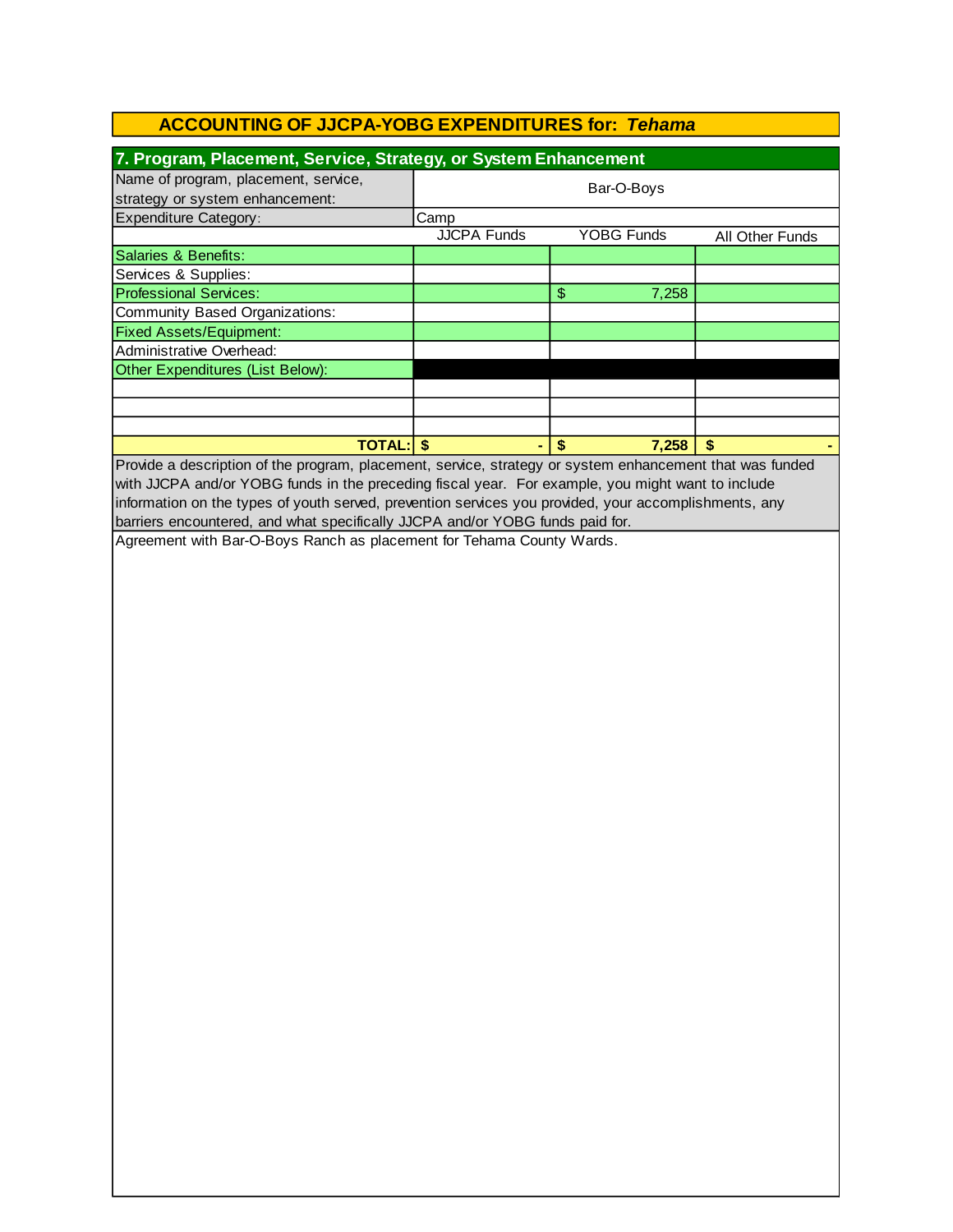| 8. Program, Placement, Service, Strategy, or System Enhancement         |                          |                   |                 |  |
|-------------------------------------------------------------------------|--------------------------|-------------------|-----------------|--|
| Name of program, placement, service,<br>strategy or system enhancement: | Tri-County Juvenile Hall |                   |                 |  |
| <b>Expenditure Category:</b>                                            | Juvenile Hall            |                   |                 |  |
|                                                                         | <b>JJCPA Funds</b>       | <b>YOBG Funds</b> | All Other Funds |  |
| Salaries & Benefits:                                                    |                          |                   |                 |  |
| Services & Supplies:                                                    |                          |                   |                 |  |
| <b>Professional Services:</b>                                           |                          | \$<br>33,897      |                 |  |
| Community Based Organizations:                                          |                          |                   |                 |  |
| <b>Fixed Assets/Equipment:</b>                                          |                          |                   |                 |  |
| Administrative Overhead:                                                |                          |                   |                 |  |
| Other Expenditures (List Below):                                        |                          |                   |                 |  |
|                                                                         |                          |                   |                 |  |
|                                                                         |                          |                   |                 |  |
|                                                                         |                          |                   |                 |  |
| <b>TOTAL: S</b>                                                         |                          | 33,897<br>S       | \$              |  |

Provide a description of the program, placement, service, strategy or system enhancement that was funded with JJCPA and/or YOBG funds in the preceding fiscal year. For example, you might want to include information on the types of youth served, prevention services you provided, your accomplishments, any barriers encountered, and what specifically JJCPA and/or YOBG funds paid for.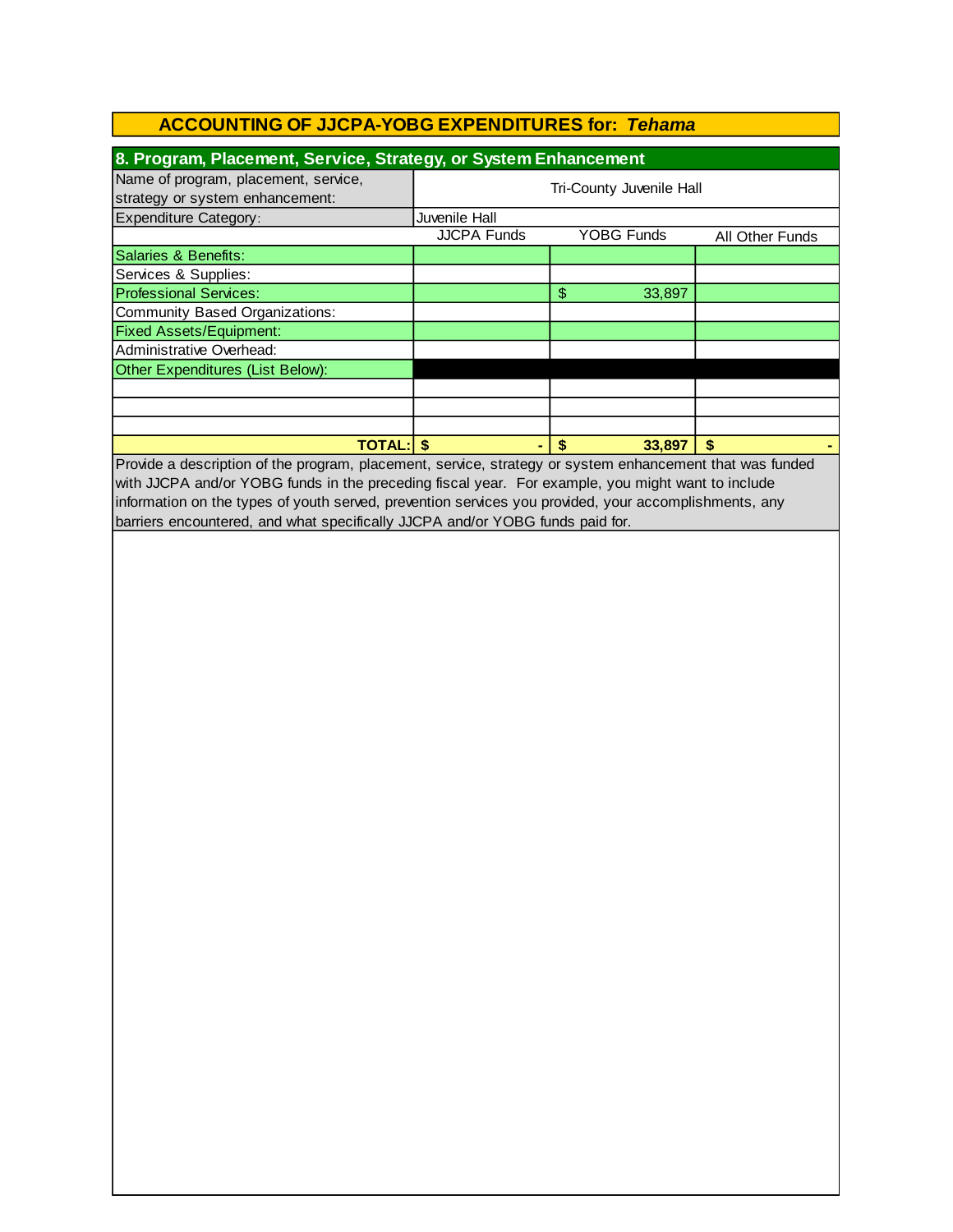| 9. Program, Placement, Service, Strategy, or System Enhancement                                                                                                                                               |                                  |       |                 |     |
|---------------------------------------------------------------------------------------------------------------------------------------------------------------------------------------------------------------|----------------------------------|-------|-----------------|-----|
| Name of program, placement, service,<br>strategy or system enhancement:                                                                                                                                       | <b>Parent Project</b>            |       |                 |     |
| Expenditure Category:                                                                                                                                                                                         |                                  |       |                 |     |
|                                                                                                                                                                                                               | <b>JJCPA Funds</b><br>YOBG Funds |       | All Other Funds |     |
| Salaries & Benefits:                                                                                                                                                                                          |                                  |       |                 |     |
| Services & Supplies:                                                                                                                                                                                          | \$                               | 2,500 |                 |     |
| <b>Professional Services:</b>                                                                                                                                                                                 | \$                               | 2,500 |                 |     |
| Community Based Organizations:                                                                                                                                                                                |                                  |       |                 |     |
| <b>Fixed Assets/Equipment:</b>                                                                                                                                                                                |                                  |       |                 |     |
| Administrative Overhead:                                                                                                                                                                                      |                                  |       |                 |     |
| Other Expenditures (List Below):                                                                                                                                                                              |                                  |       |                 |     |
|                                                                                                                                                                                                               |                                  |       |                 |     |
|                                                                                                                                                                                                               |                                  |       |                 |     |
|                                                                                                                                                                                                               |                                  |       |                 |     |
| <b>TOTAL: \$</b>                                                                                                                                                                                              |                                  | 5,000 | \$<br>۰         | \$. |
| Provide a description of the program, placement, service, strategy or system enhancement that was funded<br>with JJCPA and/or YOBG funds in the preceding fiscal year. For example, you might want to include |                                  |       |                 |     |

information on the types of youth served, prevention services you provided, your accomplishments, any barriers encountered, and what specifically JJCPA and/or YOBG funds paid for.

Training, implementation and services and supplies for Parent Project Program. This program is evidence based and designed specifically for parents of strong-willed or out of control teens ages 13-18. The curriculum teaches concrete prevention, identification and invertention strategies for the most destructive of adolescent behviors. These services are provided for parents of youth that are incarcerated and probation also offer these classess to parents with Social Serivices, and local schools.